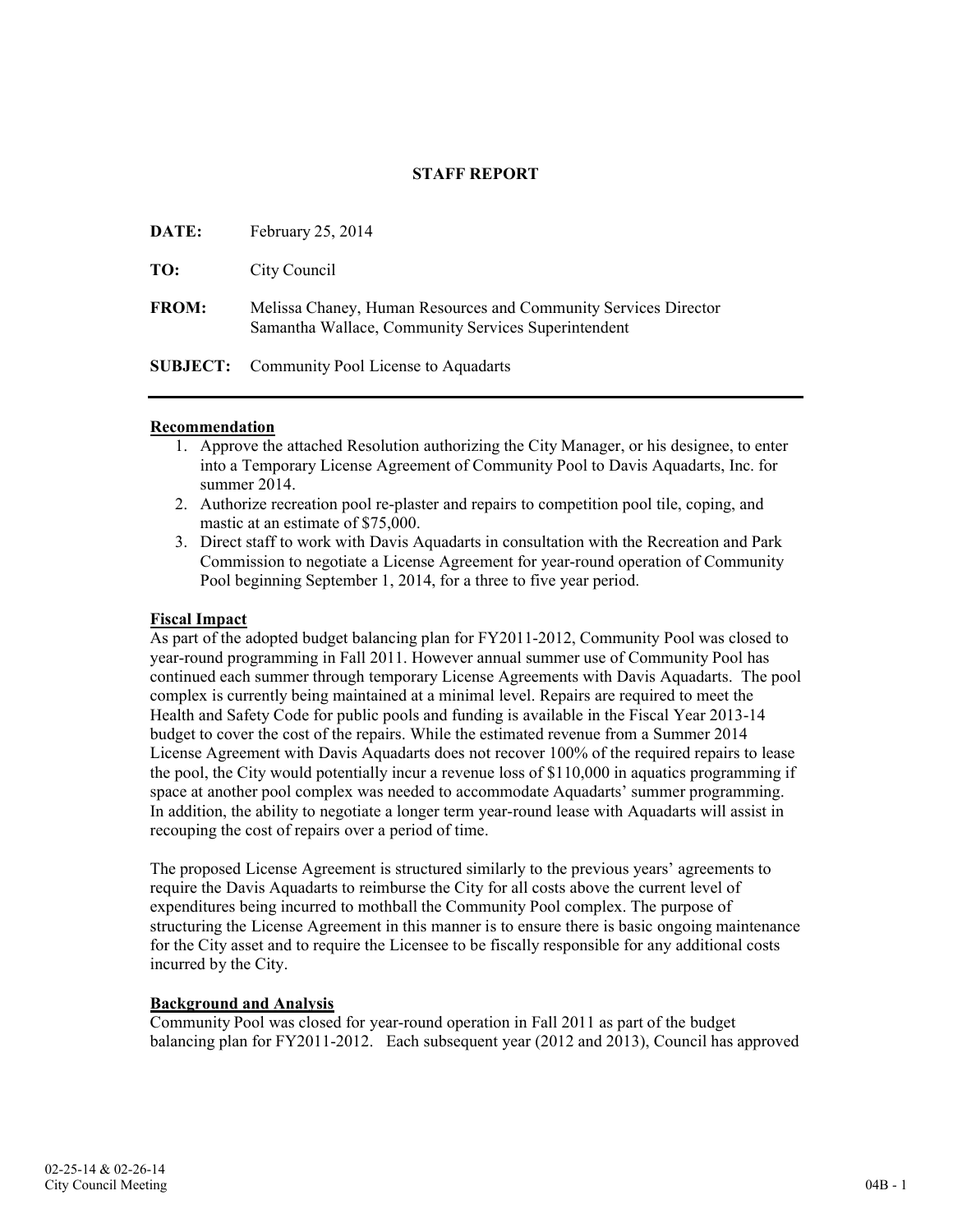a temporary License Agreement with Davis Aquadarts, a long-standing Council approved Co-Sponsored Aquatic Group, for summer use of Community Pool. These agreements have allowed for Aquadarts to continue their summer programming at Community Pool. Davis Aquadarts summer programming at Community Pool provides learn-to-swim programming for 650 youth and provides pool space for 350 competitive youth swimmers. The agreements have also assisted in providing additional water space to AquaStarz for their summer practices and swim meets, and to AYSO for use during their World Cup Soccer Tournament on Memorial Day weekend.

Based upon the last two years of successful agreements between Aquadarts and the City and the desire of Aquadarts to continue their summer programming, Aquadarts has again requested use of the Community Pool complex for the summer of 2014. In addition to the use of Community Pool by Aquadarts, there is still a need to provide deep water space for Aquastarz practices and swim meets during the summer that is not available at other city pools during the summer. The basic terms of the License Agreement that are being proposed are similar to the agreements in 2012 and 2013.

# Condition of the pool

- It is understood by the licensee that the Community Pool complex is in need of repair.
- The pool heater is in need of replacement and Davis Aquadarts should not expect to be  $\bullet$ able to use the pool heater during the term of this agreement, as was agreed upon in 2013.
- The City has met with Aquadarts on multiple occasions prior to this report at Community  $\bullet$ Pool to review and agree upon the current condition of Community Pool. Davis Aquadarts will need to obtain operational permits from the Yolo County Health Department and Yolo-Solano Air Quality District. Davis Aquadarts will reimburse the City for permit costs at the time of executing the License Agreement.
- The Community Pool complex is to be rented "AS-IS" after operational permits are obtained from County.
- The Community Pool complex must always comply with all local, State, and Federal health and safety rules.

# Maintenance

- City will maintain the pool water quality, mechanical systems and perform weekly sweeping of the pool for debris.
- Davis Aquadarts will reimburse the City for the utility billings above current baseline costs. The utility billing is for the entire pool complex, including the shower and restroom areas.
- Davis Aquadarts is responsible for cleaning the building/showers. The restrooms will be  $\bullet$ maintained by the City one day per week under its current custodial contract. All other cleaning responsibilities shall be transferred to the Davis Aquadarts.
- The City will not incur unbudgeted maintenance costs.
- Davis Aquadarts will reimburse the City for any damages to equipment or amenities  $\bullet$ occurring during the term of the License.
- Davis Aquadarts will be responsible for all minor repairs of less than \$5,000.
- The City and/or Davis Aquadarts can terminate the License, with or without cause, or in the event of a significant equipment repair, by providing 30-day written notice to the other party.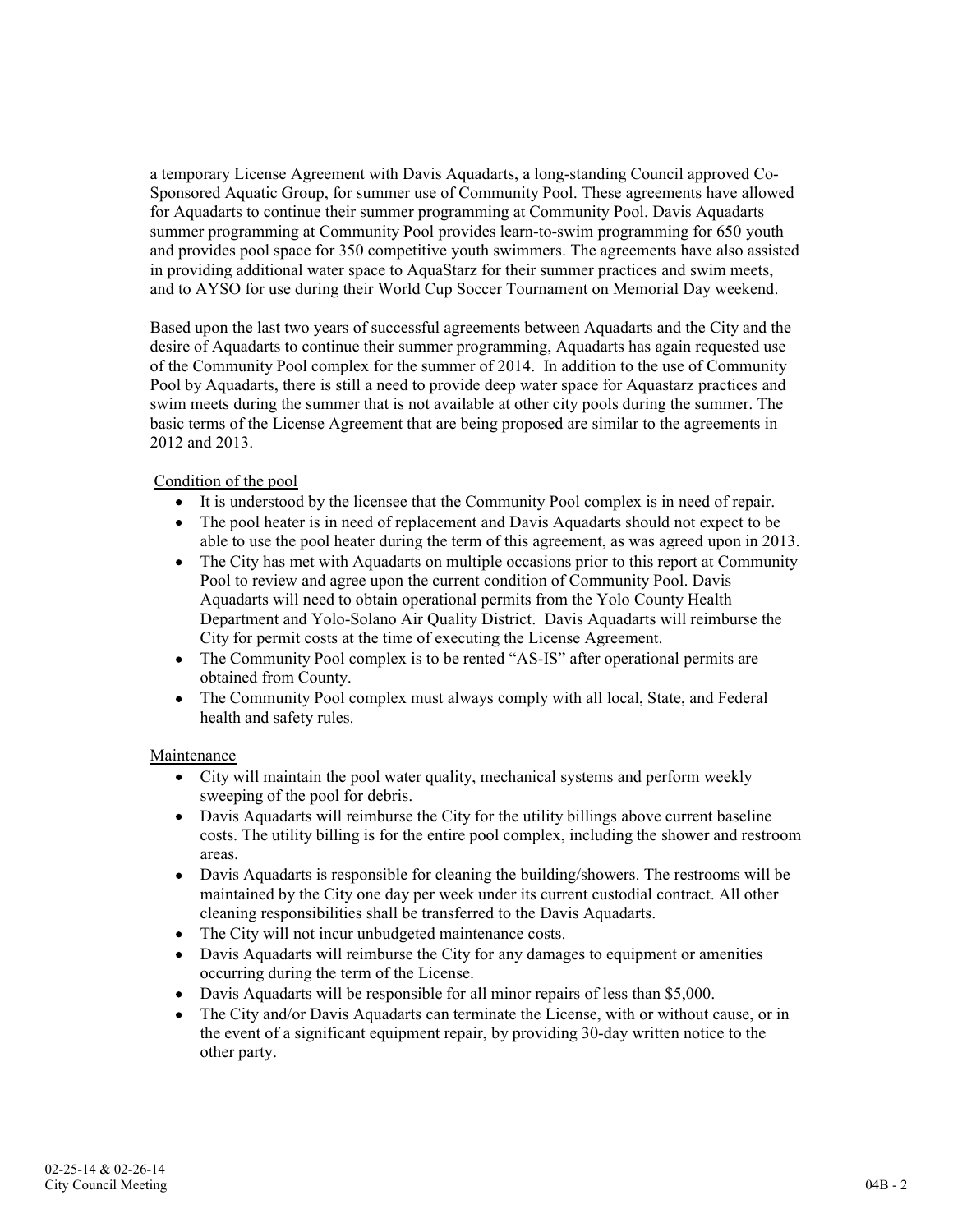# Insurance

- Davis Aquadarts will obtain an acceptable insurance policy naming the City additional insured
- The City shall provide an additional supplemental event insurance certificate to the Davis Aquadarts minimizing their liability for compatible uses of the Community Pool complex as defined in the License Agreement (i.e. AYSO)

## Equipment

The License Agreement specifies what equipment is included in the License Agreement. At the end of the term all of those items must be accounted for in the same condition as the beginning of the term. Davis Aquadarts will pay the city \$325 per month for the use of the City equipment which includes rescue equipment, lane lines and other items which are detailed on Attachment B of the License Agreement.

### Operation

- $\bullet$ Two certified lifeguards are required in the pool complex at all times when anyone is in the complex.
- Davis Aquadarts will require all lifeguards and/or swim coaches to possess current American Red Cross Lifeguarding and American Red Cross CPR for Lifeguards.
- $\bullet$ Davis Aquadarts may sublicense Community Pool only to other City Co-Sponsored Aquatics Groups. These are currently Davis Aquatic Masters, Davis AquaStarz, Davis Water Polo Club, and the Davis Joint Unified School District.
- Davis Aquadarts will submit Accident and/or Incident Reports for any incident that occurs at the complex. Accident and/or Incident Reports are to be submitted to the City of Davis Community Services Superintendent within 24-hours of the incident.

### Finances

- The City will incur minimal costs beyond what is currently spent on the pool.
- The rent amount is a combination of:
	- o Cost to meet County requirements
	- o Mini dart revenue (status quo)
	- o Maintenance staff costs for maintenance of equipment , chemical checks, and weekly sweeping of the pools.
	- o Open books City entitled to audit Aquadarts financial records related to Community Pool use
	- o Penalty/fine for unauthorized use of the pool \$1,000 per incident

| <b>Pre-Work Required for Public Use</b>       | <b>City Cost</b> | <b>Aquadart Cost</b> |
|-----------------------------------------------|------------------|----------------------|
| <b>Recreation Pool Replaster</b>              | \$60,000         |                      |
| Competition Pool tile, coping, mastic reparis | \$15,000         |                      |
| Health Permit                                 |                  | \$1,100              |
| Yolo/Solano Air Quality                       |                  | \$850                |
|                                               |                  |                      |
| <b>Total Upfront Costs</b>                    | \$75,000         | \$1,950              |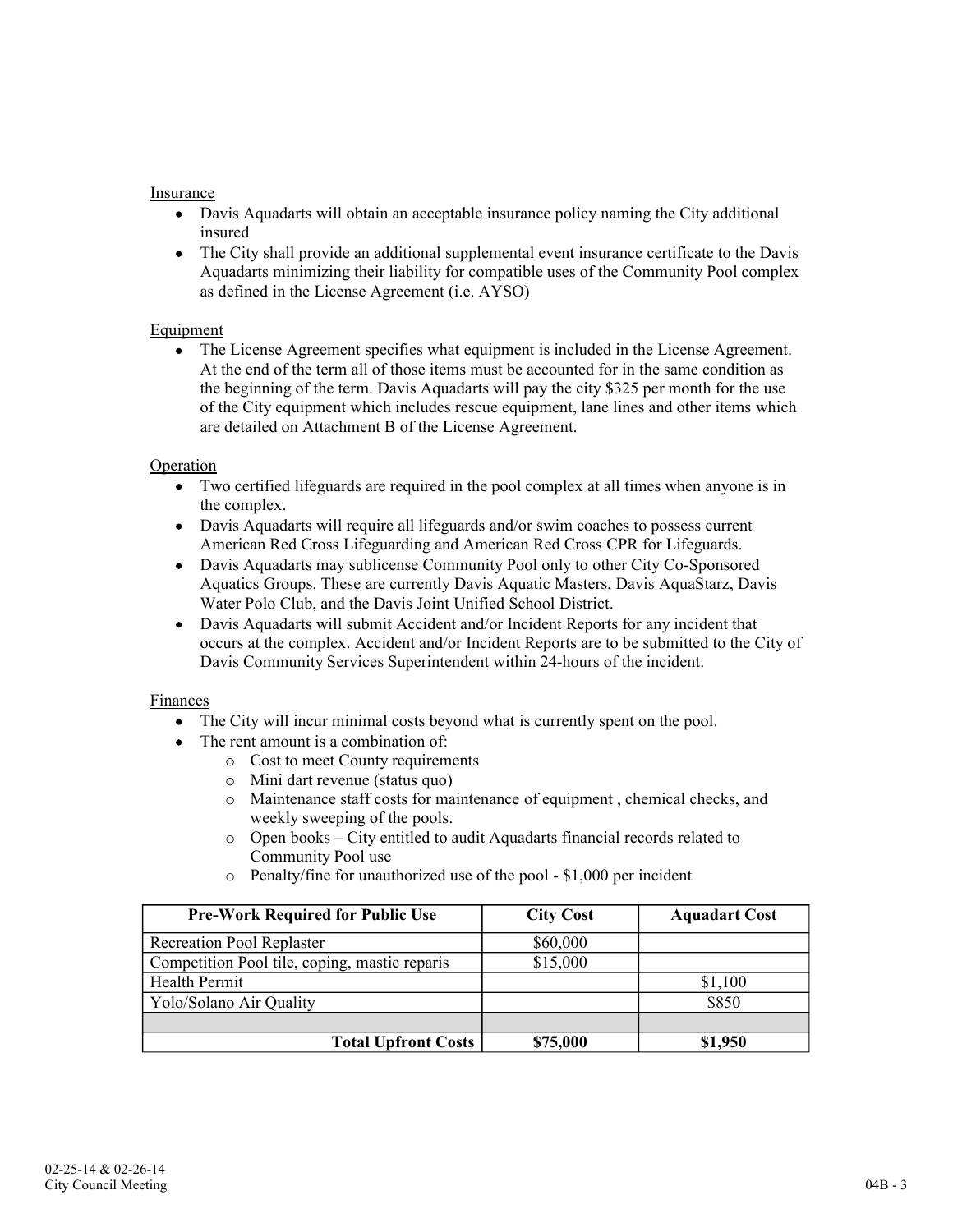| <b>Estimated Costs Above Baseline -</b><br><b>Reimbursed by Aquadarts</b> | <b>Monthly Cost</b> | 3.5 Month Cost<br>(May 15-Aug 31) |
|---------------------------------------------------------------------------|---------------------|-----------------------------------|
| Personnel – equipment checks and maintenance                              | \$1102              | \$3,857                           |
| Chemicals                                                                 | \$300               | \$1050                            |
| Use of City Equipment                                                     | \$325               | \$1137.50                         |
| Electrical (cost above mothball)                                          | \$1,650             | \$5,775                           |
| Aquadarts payment for Mini-Dart program                                   |                     | $$2,300$ (est)                    |
|                                                                           |                     | <b>Total</b>                      |
| <b>Total Cost above baseline for term of License</b>                      |                     | \$14,119.50                       |

### Request by Davis Aquadarts to Negotiate a Year-Round Lease of Community Pool

In Fall 2013, Davis Aquadarts approached the City with request to negotiate a year-round lease of Community Pool. Discussions so far have included a programming plan by Aquadarts for year-round operation of the pool that includes a public component of swim lessons, triathlon training courses, and programming for home-schooled youth during the months of the year the City is not able to offer programming (September-April). Discussions between Aquadarts and the City have explored the public-private partnership that can provide a benefit to Aquadarts as a Co-Sponsored group, potentially provide more pool space to other Co-Sponsored groups (such as AquaStarz who needs deep water space), and provide additional public learn-to-swim components the city cannot provide without incurring a larger financial burden. This type of public-private partnership will also have a positive effect in reducing the city's current annual costs of maintaining Community Pool, and Aquadarts has proposed to incur all operational costs to run the pool on a year-round basis above the current baseline of Community Pool being maintained at minimum levels. The initial investment needed by the City to lease Community Pool for Summer 2013 will also help to be recouped by a longer term agreement between the City and Davis Aquadarts. Staff would like to pursue, along with input from the Recreation and Parks Commission, a year-round lease of Community Pool by Davis Aquadarts.

### Attachments

- 1. Resolution
- 2. License Agreement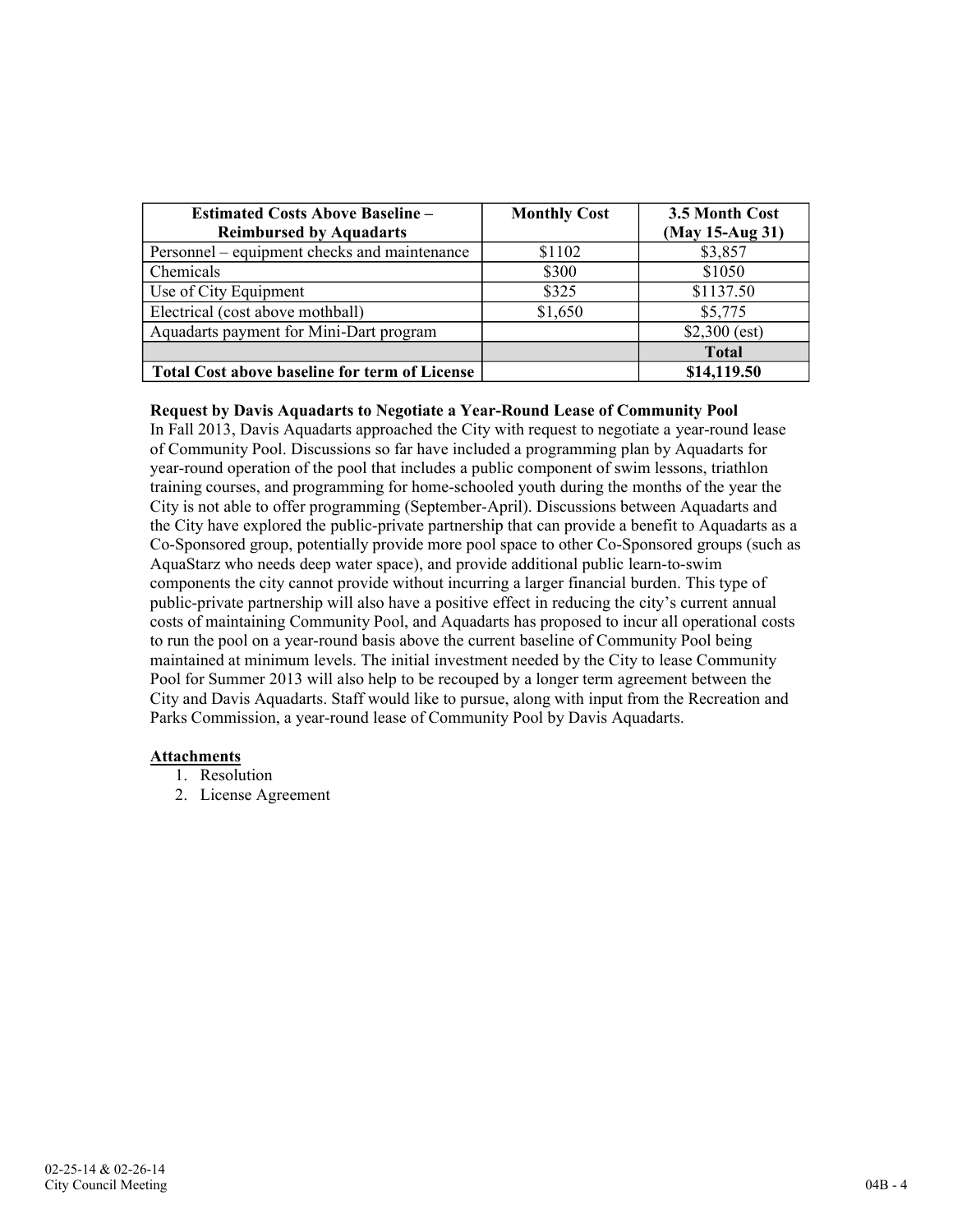## RESOLUTION NO. 14-XXX, SERIES 2014

## RESOLUTION AUTHORIZING THE CITY MANAGER, OR HIS DESIGNEE, TO ENTER INTO A TEMPORARY LICENSE AGREEMENT WITH DAVIS AQUADARTS TO USE COMMUNITY POOL FOR SUMMER 2014

WHEREAS, the City of Davis is the owner and operator of Community Pool located in Community Park; and

WHEREAS, as part of the budget balancing plan for FY2011-2012, the City closed Community Pool in fall 2011; and

WHERAS, Davis Aquadarts has provided swimming and aquatic programs for the youth of Davis for 50 years; and

WHEREAS, the City of Davis has continued to grant use of Community Pool to Davis Aquadarts for each summer since the closure of Community Pool in fall 2011; and

WHEREAS, Davis Aquadarts desires to license Community Pool from May  $15<sup>th</sup>$  - August  $31<sup>st</sup>$ , of 2014; and

WHEREAS, the City of Davis wishes to enter into a Temporary License Agreement with Davis Aquadarts to allow them to use Community Pool for the summer of 2014.

NOW, THEREFORE, BE IT RESOLVED that the City Council authorizes the City Manager, or his designee, to enter into and if necessary make minor modifications, after consultation with the City Attorney, to the Temporary License Agreement for use of Community Pool by Aquadarts.

PASSED AND ADOPTED by the City Council of the City of Davis on this 25<sup>th</sup> day of February, 2014 by the following vote:

AYES: NOES: ABSENT:

> Joseph F. Krovoza Mayor

ATTEST:

Zoe S. Mirabile, CMC City Clerk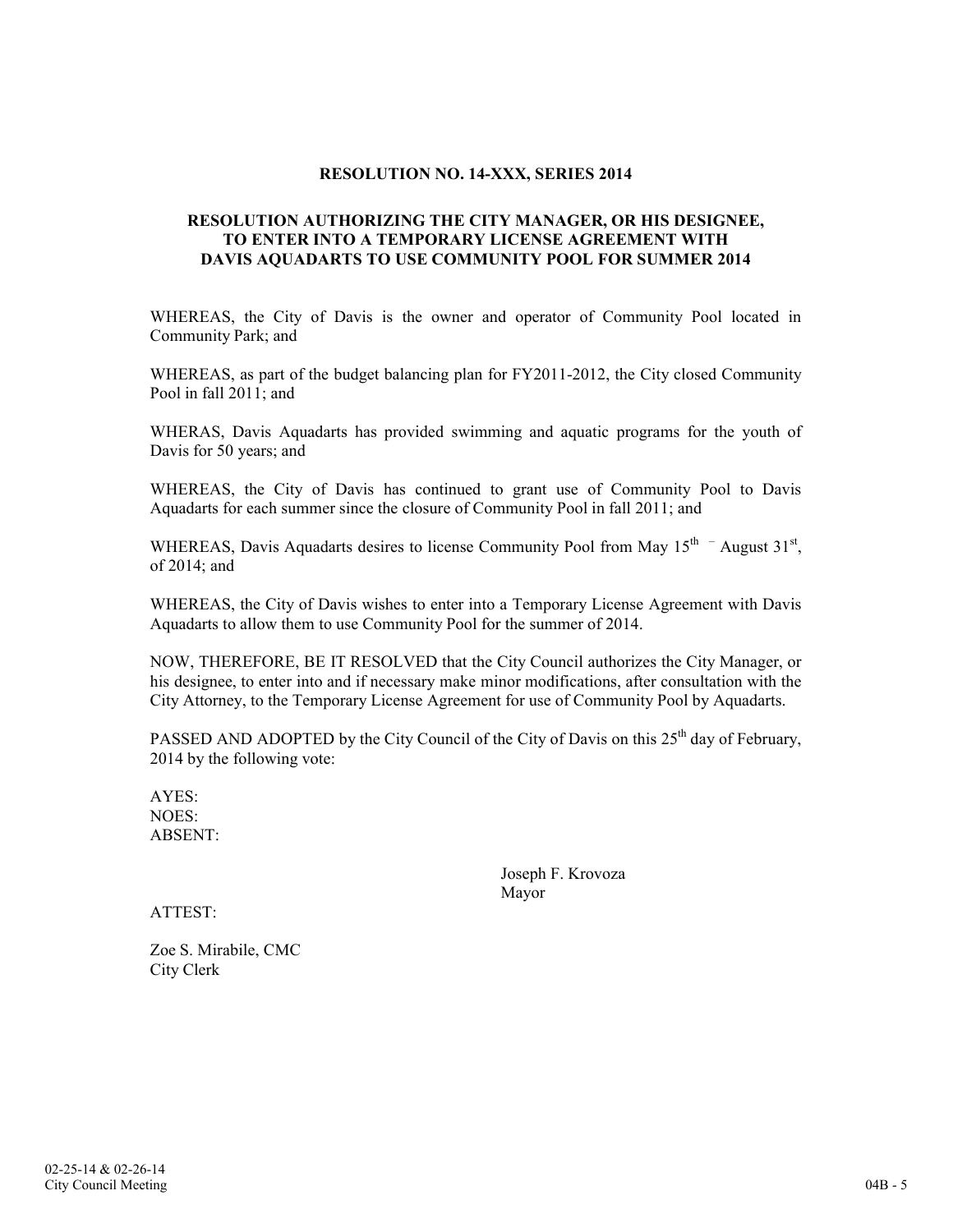## LICENSE AGREEMENT

This License is made and entered into this  $25<sup>th</sup>$  day of February, 2014, by and between the CITY OF DAVIS, a municipal corporation of the State of California, hereinafter referred to as "Licensor", and the DAVIS AQUADARTS, Inc. a California non-profit corporation, hereinafter referred to as "Licensee".

## Recitals

WHEREAS, Licensor is a municipal corporation of the State of California, owning certain property commonly referred to as Community Park, and City owns, maintains and operates a pool facility thereon (the "Pool"); and

WHEREAS, Licensee currently operates a non-profit aquatic program for Davis youths; and

WHEREAS, Licensee desires to use and operate such pool for three months; and

WHEREAS, the Licensor and Licensee desire to enter into a License agreement in order to allow Licensee to operate the pool;

WHEREAS, the Davis Aquadarts is a certified co-sponsor group in compliance with all city rules and policies required of co-sponsor groups and is required to be a co-sponsor group in good standing for the term of the License; and

WHEREAS, the Davis Aquadarts offers educational and recreational opportunities to the citizens of Davis that the City of Davis does not offer due to the cost of offering such programs and limited city resources.

NOW, THEREFORE, in consideration of their mutual promises and covenants herein contained and subject to the terms, conditions and provisions hereof, the parties hereto agree as follows:

# Agreement

1. Premises. Licensor hereby Licenses to Licensee, and Licensee hereby Licenses from Licensor, that certain real property located within Community Park, as more particularly depicted on Exhibit A attached hereto and made a part hereof (the "Premises"). The Premises shall include the area inside the fence including the pools, bleachers and main pool building, as well as the unshaded portions of the building in Exhibit A. Such authorized areas shall be referred to as the "Building Area"; the shaded area of the building is not being licensed and may not be used by Licensee for any purpose (the "Prohibited Area"). Licensee shall be responsible for keeping its employees, licensees, contractors and invitees within the Premises and out of the Prohibited Area. Use of the Premises by Licensee is subject to all exceptions, easements, rights, rights of way and other matters of record now or hereafter applicable to the Premises. This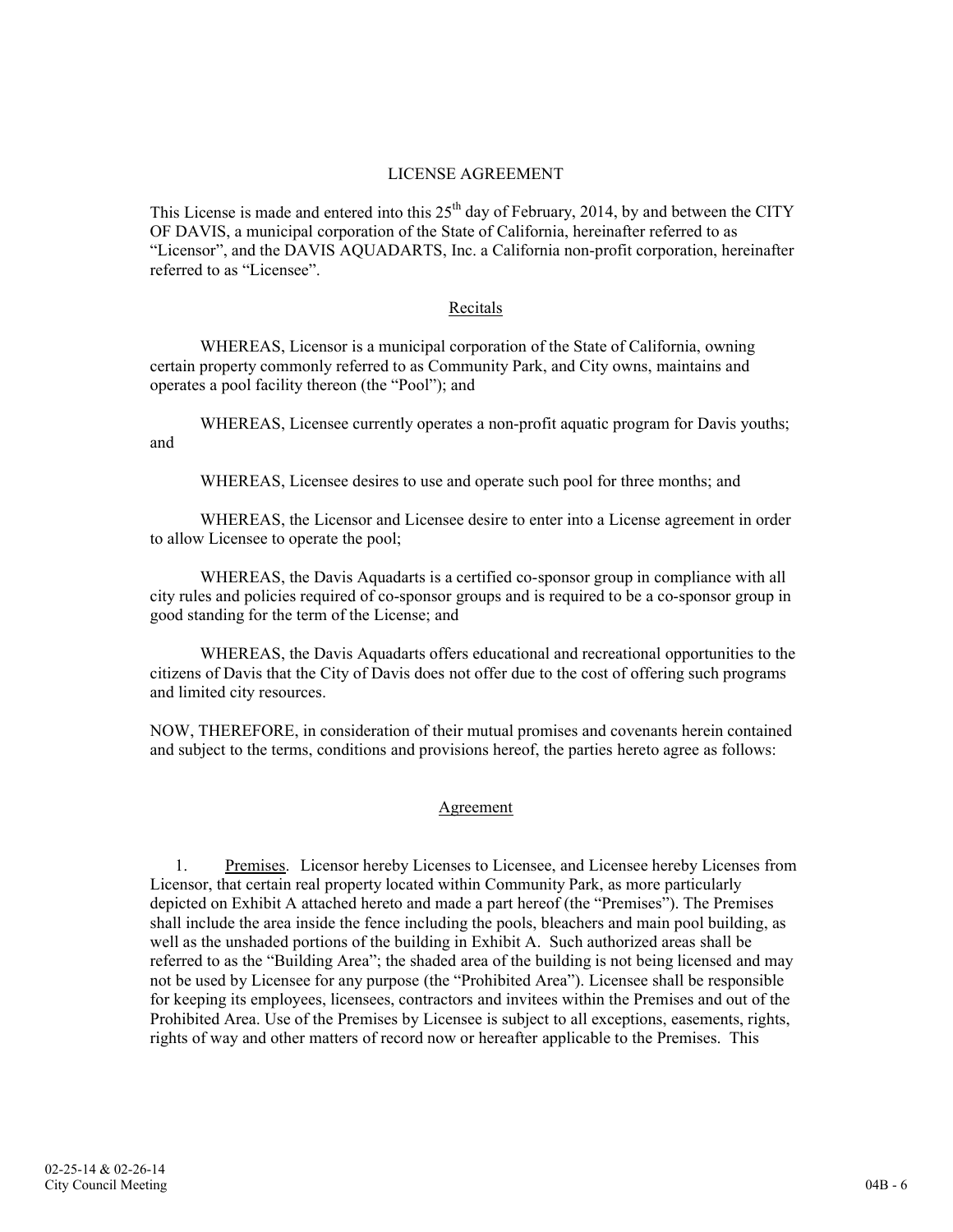License is a right to use the Premises only, and is not an exclusive right to possession, nor does it create any estate in the land or the Premises.

2. Term. The term of this License shall commence on May 15, 2014, and shall expire on August 31, 2014. This License may be terminated, without cause, by either party, upon thirty (30) days' written notice to the other party. Notwithstanding the termination of this License, all outstanding fees and charges must be paid in full within thirty (30) days of termination. Additionally, the City may terminate this License for cause. "Cause" is defined as a violation of this License, or of any City, State, or Federal law. If the City finds that it has cause to terminate this License, the City shall provide notice of such violation to the Organization. The Organization shall have five (5) days, or such period of time as the City may determine, from the date of receiving such a notice, to cure the violation. If the Organization does not cure the violation within five (5) days, or within the period of time specified by the City, the City may immediately terminate this License and send a notice of termination to the Organization. The Administrative Services Director is authorized as the party who may give such notice to terminate by Licensor.

3. Rent. Licensee shall pay to Licensor the following amounts on the schedule listed:

3.1 Licensee shall pay Licensor \$1,950 upon execution of the License to fund County Health and Air Quality permits necessary to open the pool. Licensor shall commence required repairs and secure permit prior to May 15, 2014.

3.2 Licensee shall pay Licensor \$3,561, (\$10,683 in total for May 15-August 31), in three equal payments during the term of the License, due and payable in advance on May 15, 2014, June 15, 2014, and July 15, 2014 to pay for Licensor's personnel and increased maintenance costs, increased chemical costs, and increased electrical costs. This includes 5 man hours per week above the basic hours (15 hours) needed to mothball the pool, and an additional 1.5 hours for contract/invoicing administration. If Licensee requests additional work to be performed by Licensor's personnel in excess of 5 man hours per week Licensee shall reimburse Licensor at a rate of \$48 per hour. Licensor shall provide Licensee written notice of additional work prior to the  $15<sup>th</sup>$  of each month, and can only be authorized by the Community Services Superintendent or Community Services Director. Only the Head Swim Coach or President of Davis Aquadarts may request additional work. Any residual fees due shall be paid no later than September 15, 2014, or within 10 days of invoice by Licensor, whichever is later.

3.3 Licensee shall be invoiced by Licensor for the cost of pool chemicals in excess of \$300 per month. Such fees shall be paid no later than September 15, 2014, or within 10 days of invoice by Licensor, whichever is later.

3.4 Licensee shall be invoiced by Licensor for gas and electric usage. Licensee shall be responsible for 100% of the gas usage. Licensee shall reimburse Licensor for any electric usage beyond \$1,650 per month already included in the Licensee's monthly rent. Such fees shall be paid on no later than September 15, 2014, or within 10 days of invoice by Licensor, whichever is later.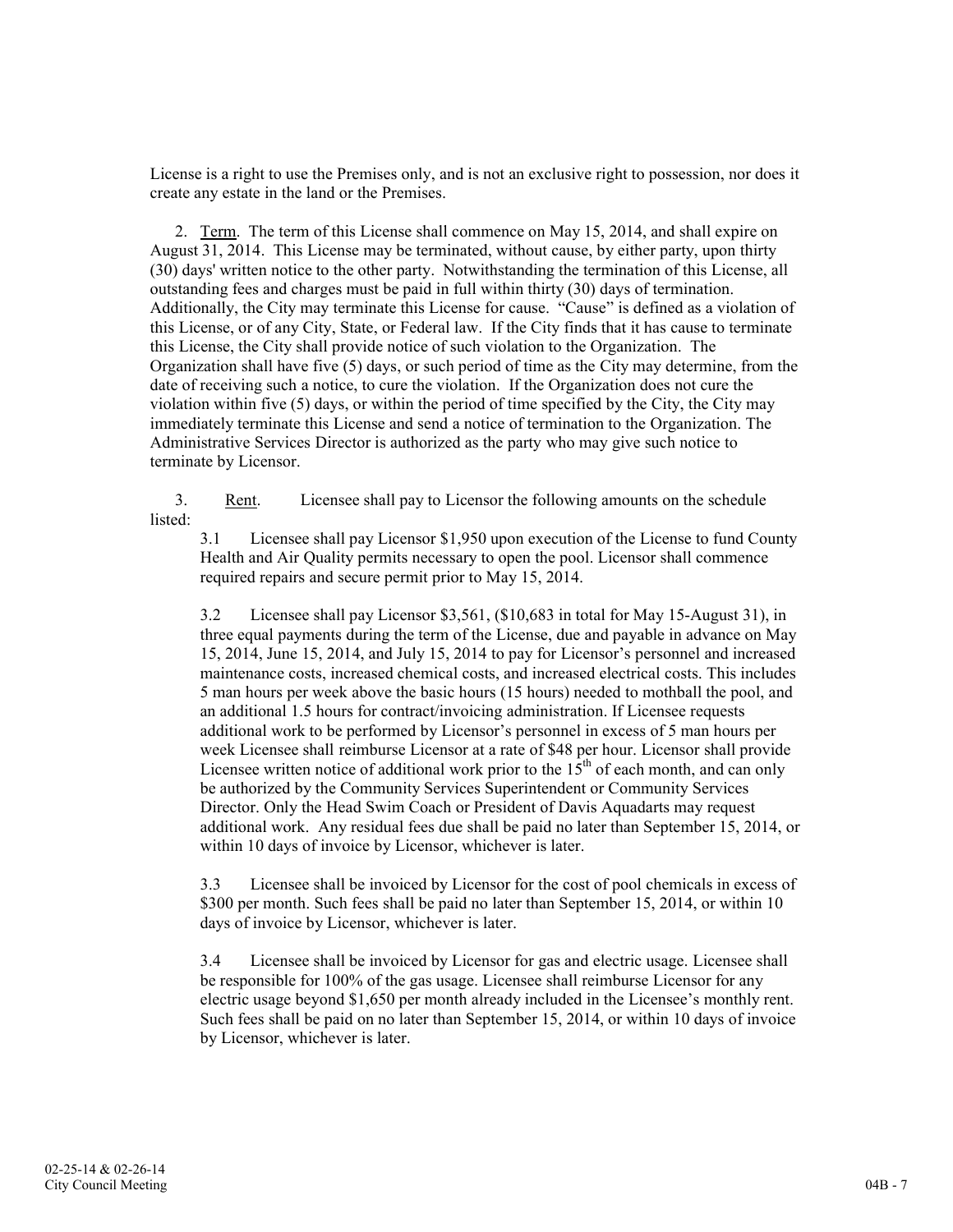3.5 Licensee shall pay Licensor \$325 per month, due and payable on May 15, 2014, June 15, 2014, and July 15, 2014 for use of the Licensor's equipment as identified on Attachment B. Following termination of the License all city equipment shall be returned to Licensor in the same condition as it was at the commencement date of the License. Licensor shall invoice Licensee for any damaged equipment. Any residual fees due shall be paid no later than September 15, 2014, or within 10 days of invoice by Licensor, whichever is later.

3.6 Licensee shall continue to offer the Summer Mini Darts program at other city pools and pay Licensor \$37.50 per swimmer in the same manner as the 2011, 2012, and 2013 summer program. Licensee shall provide a reconciliation and accounting with all such payments. Any residual fees due shall be paid no later than September 15, 2014.

3.7 Licensee shall pay to Licensor a penalty/fine of \$1,000 per incident for any unauthorized use of the pool as defined in section 5(a). Any residual fees due shall be paid no later than September 15, 2014, or within 10 days of invoice by Licensor, whichever is later.

3.8 Should pool be closed for a period exceeding 72 consecutive hours for mechanical failure or reasons beyond the control of Licensee, the License's fees due to Licensor may be prorated.

# 4. Improvements.

A. Improvements. Upon execution of the License, Licensor shall repair recreation pool plaster, competition pool tile, coping, and mastic and ensure that chemical levels in pool meet requirements for public swim. Licensor shall obtain the appropriate permits from the Yolo County Health Department and Air Quality District. Following these improvements, the premises are rented AS-IS. Licensee shall not make any improvements to the premises without prior written approval from Licensor.

# 5. Use of Premises.

A. Pools. Licensee is authorized to use the Premises for aquatic programs including lap swimming, swimming lessons, swim team training, team functions and swim meets.

B. Building. Licensee's is authorized to use the Building Area solely in conjunction with aquatic activities and not in any other manner and not for any other purposes.

C. Keys. Licensee currently has keys for the premises. No additional keys shall be issued.

D. Operation. Licensee shall be responsible for the following: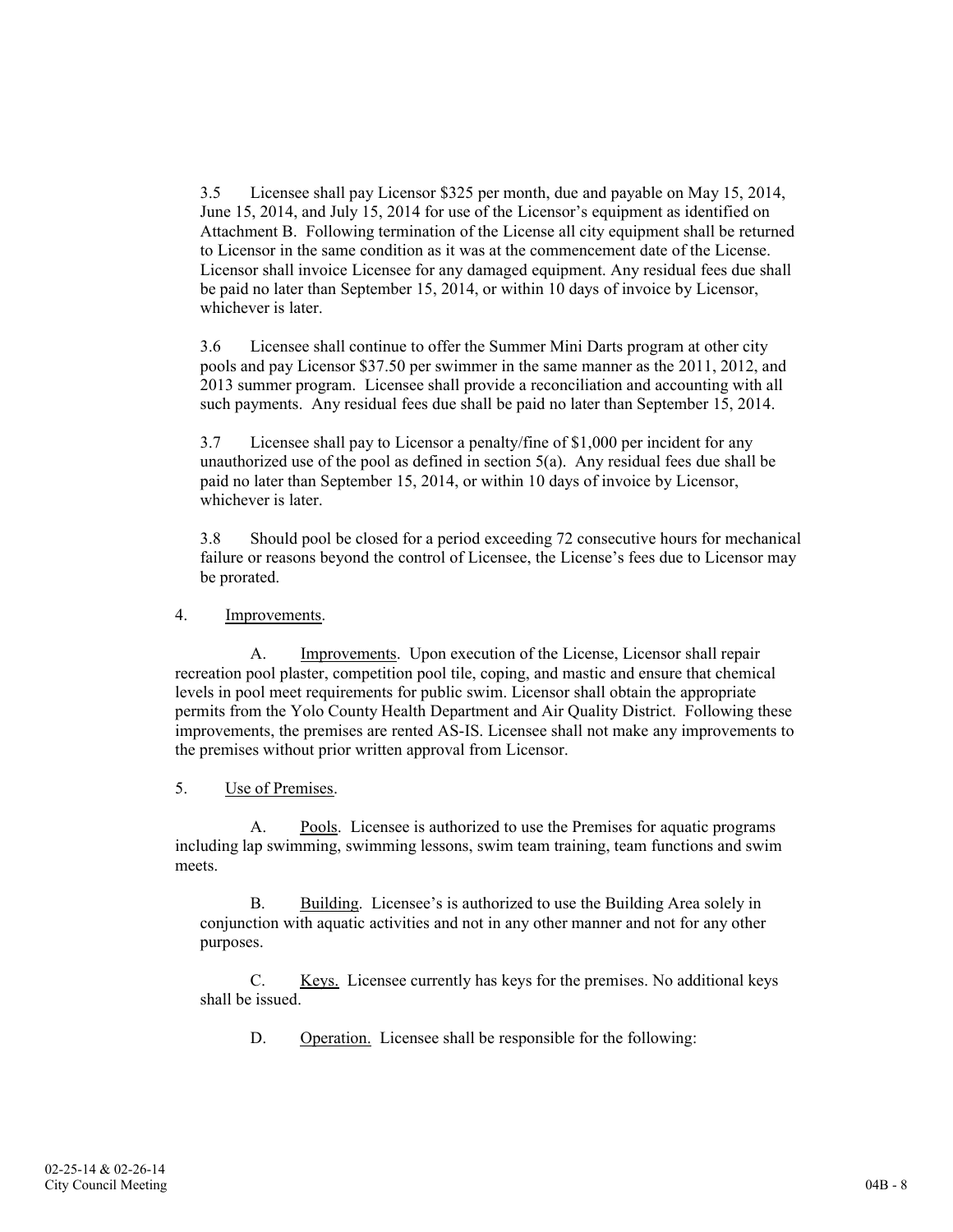- $\bullet$ Ensuring that there are two certified Lifeguards in the pool complex at all times when anyone is in the complex. At least one certified lifeguard must be present at the pool side for each pool in use.
- Ensuring that all lifeguards and/or swim coaches shall possess current  $\bullet$ American Red Cross Lifeguarding and American Red Cross CPR for Lifeguards.
- Licensee shall have in their possession and available for Licensor or any  $\bullet$ authorized City inspector review copies of the American Red Cross Lifeguarding and American Red Cross CPR for Lifeguards certifications for all lifeguards and/or swim coaches.
- Licensee will submit Accident Reports for any incident that occurs at the  $\bullet$ facility. Accident Reports are to be submitted to the City of Davis Aquatic Supervisor within 24-hours of the incident.
- The pool shall only be used between the hours of 5:30am and 10:00pm.  $\bullet$
- There shall be no alcohol allowed on the premises.  $\bullet$
- $\bullet$ Any concessions shall be limited to serving those inside the pool complex. Licensee shall be responsible for complying with any rules or laws regarding sales tax.
- $\bullet$ Licensee shall not allow vehicles to be driven in the park without the proper city permit. All coaches, participants, parents and visitors shall park in legally designated parking areas. Licensor makes no representations regarding the availability of the Veterans Memorial Center Parking lot, and Licensee acknowledges that any such parking area is shared with other users of the park facilities.

E. Rental of Community Pool. Licensee shall allow Licensor to rent Community Pool when not in use by Licensee. All rentals shall follow the normal Licensor rental process and be processed by Licensor. Licensor shall retain all rental revenue with no offset or reimbursement to Licensee. Licensee shall allow access to all pool equipment provided for in this Licensee but shall not be responsible for loss or damage caused by such rental. Licensee shall be allowed to rent Community Pool to the American Youth Soccer Association, "AYSO" if so desired, for the 2014 Memorial Day weekend to correspond with their World Cup Soccer Tournament. Licensee shall be responsible for supervising the rental to AYSO. Licensee shall be responsible for complying with all the requirements of section 5(d) of this agreement in conjunction with the AYSO rental. Licensee shall be allowed to negotiate the rent rate for this rental and shall give Licensor 20% of the gross rent collected due and payable to Licensor within 15 days of the AYSO final rental date. The City shall work with Licensee at the time of AYSO rental to assist in providing necessary supplemental insurance.

F. Signage. Licensee shall be allowed to hang sponsorship banners in recognition of donors per the following criteria. In general, the following industries and products are not eligible for sponsorships at City of Davis parks and recreational facilities, and the following criteria shall be considered in relation to sponsorship banners/signage:

- 1) Police-regulated businesses;
- 2) Companies whose business is substantially derived from the sale of alcohol, tobacco, firearms or pornography;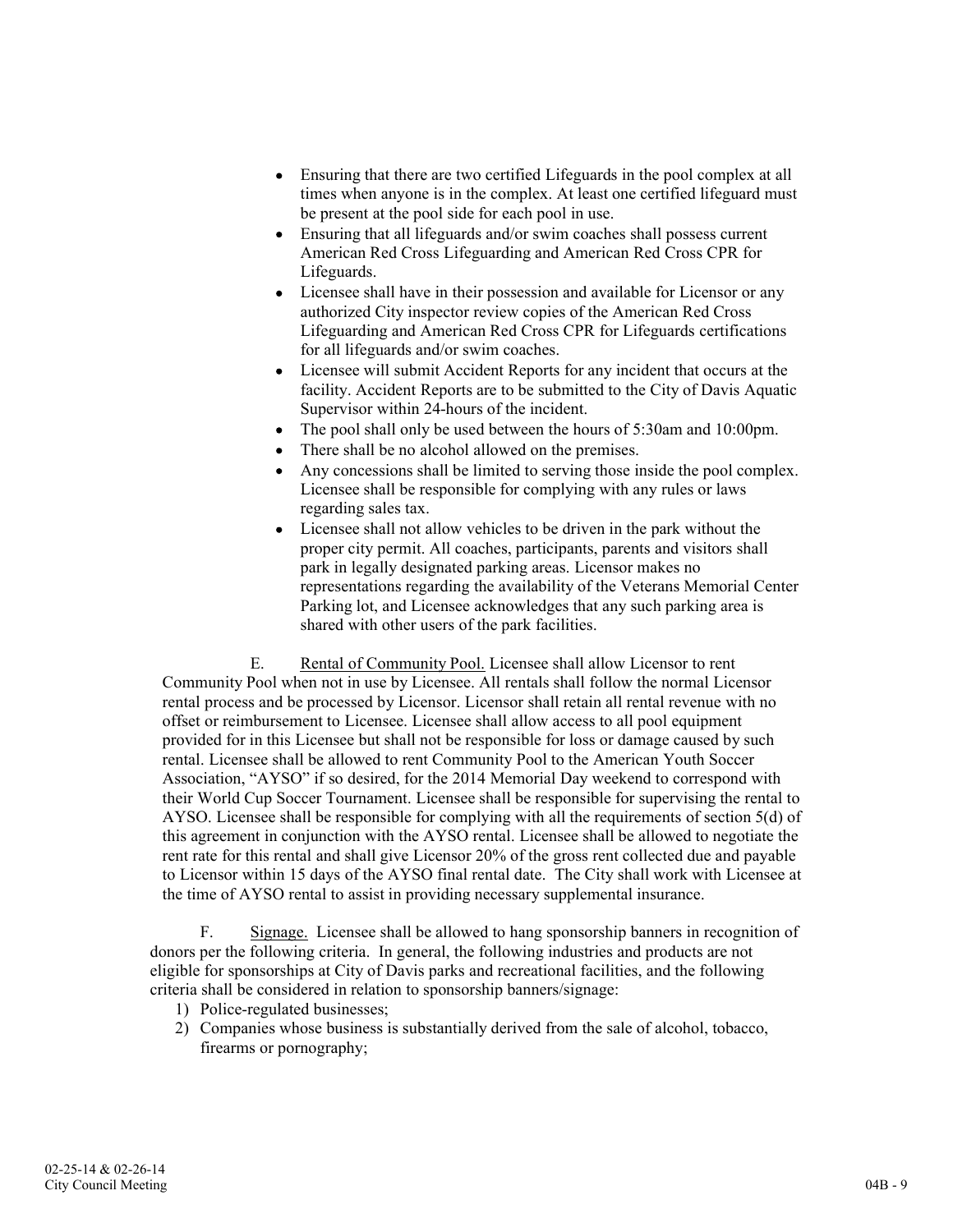- 3) Religious or political organizations/campaigns;
- 4) Business regarded as "Adult" business;
- 5) Sponsors that do not portray a PG or G rated image;
- 6) Any depiction which gives the appearance or impression that a product or business is endorsed or recommended by the City of Davis or its officers, agents, or employees;
- 7) Sponsorship will create a conflict of interest or policy with the City of Davis;
- 8) Signs/banners shall be posted in a manner that does not impede with safety and access to all areas of the facility by emergency vehicles, public safety personnel, and/or participants;
- 9) Signs/banners shall be posted on the interior of the facility only, and must not be directed toward the exterior of the facility and/or general park users.

6. Maintenance. Maintenance and custodial costs of the Building Area and all costs associated therewith shall be the sole responsibility of Licensee except as provided herein. Licensor shall provide, at Licensor's expense, custodial service every Monday during the term of this agreement. Licensor shall, at Licensor's expense provide custodial services on all days when there are special events in Community Park that allow the public access to the Facilities restrooms. The anticipated special events are Celebrate Davis on May  $15<sup>th</sup>$  and  $4<sup>th</sup>$  of July Festival. Licensee shall be responsible for any minor repair of \$5,000 or less. If any repair estimate is received which exceeds \$5,000, Licensor may revoke this License with 24 hour notice, or at its option, proceed to repair with no effect on the License. Building Area maintenance shall be consistent with the standards provided in Attachment C. Licensor shall be responsible for maintaining the pool equipment, water quality and turf areas on the Premises.

7. Compliance with Laws. Licensee shall, at Licensee's own cost and expense, comply with all statutes, ordinances, regulations and requirements of all governmental entities relating to Licensee's use and occupancy of the Premises whether those statutes, ordinances, regulations and requirements are now in force or are subsequently enacted during the term of the License.

8. Prohibited Use. Licensee shall not use or permit the Premises or any portion of the Premises to be improved, developed, used or occupied in any manner or for any purpose that is in any way in violation of any valid law, ordinance or regulation of any federal, state, county or local governmental agency, body or entity. Furthermore, Licensee shall not maintain, commit or permit the maintenance or commission of any nuisance as now or hereafter defined by any statutory or decisional law applicable to the Premises or any part of the Premises. Licensee shall not use or permit the Premises to be improved, developed, used or occupied for any purpose or purposes inconsistent with those for which the Premises are hereby Licensed, without first obtaining the express written consent of the City Manager.

9. Abandonment. If Licensee shall abandon, vacate or surrender said Premises, or be removed by process of law or otherwise, Licensor shall have the right to immediate possession of the Premises, and any improvements and fixtures thereon, and this License shall be immediately terminated. All personal property of Licensee, in such event shall be removed within thirty (30) days. All personal property of Licensee which is not so removed shall be deemed to be abandoned, at the option of Licensor, and title to any such personal property shall pass to Licensor.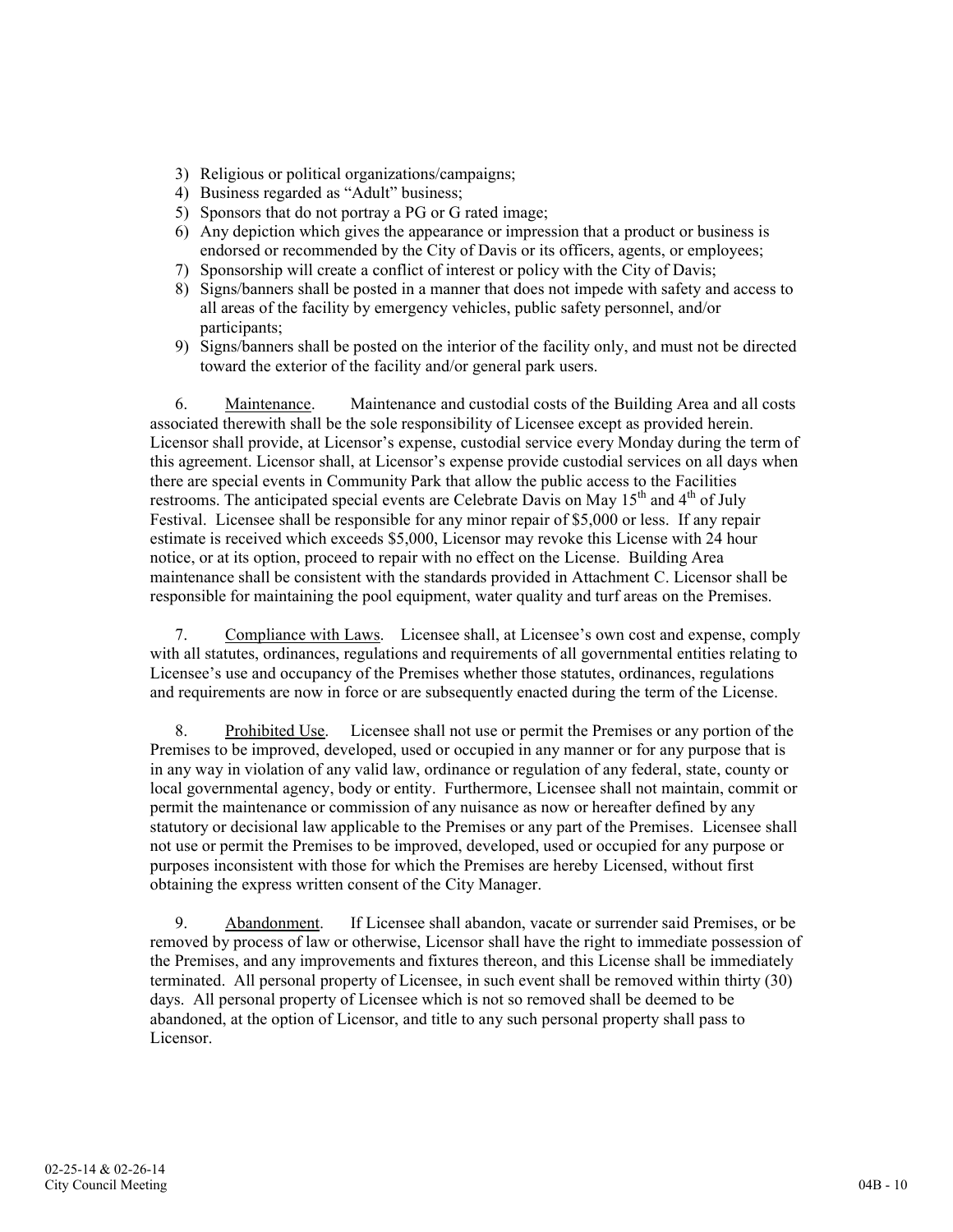10. Condition of Premises at expiration. Upon expiration of this License or termination of the License by Licensor, Licensee shall return the Premises to a condition similar to that at the beginning of term of License, excepting reasonable wear and tear.

11. Indemnity. Licensee shall indemnify, defend and hold harmless City, its officers and employees, from and against any and all claims, suits, or liability of any kind brought by any person for or on account of any loss, damage or injury to person or property or any interest, tangible or intangible, sustained by any person, howsoever the same may be caused, directly or indirectly arising or resulting from the acts or omissions of Licensee, its members, agents, employees, contractors or invitees in connection with this License.

12. Insurance. Licensee shall apply for, obtain and maintain, at its sole cost and expense, a separate policy or policies of public liability insurance which shall name Licensee and its officers and employees as the insured, and such policy shall also name Licensor, its officers, agents, council members, public officials, and employees as additional insured against any and all liability arising out of ay act or omission of Licensee, its respective agents, members, employees, invitees or contractors in the performance of the License, the condition of the Premises or Licensee's use thereof. Coverage for both bodily injury and property damage liability must be on an occurrence basis, and each policy shall provide that the insurance afforded thereby shall be primary insurance to the full limits of liability stated in the certificates, and if the named insured has other insurance against a loss covered by said policy, that other insurance shall be excess insurance only.

The limits of liability shall be no less than ONE MILLION DOLLARS (\$1,000,000) per person, ONE MILLION DOLLARS (\$1,000,000) per occurrence, or a combined limit of ONE MILLION DOLLARS (1,000,000) for property damage. Said insurance, and certificates evidencing said insurance shall be in a form satisfactory to Licensor's City Attorney.

Said policy or policies shall be made effective before commencement of any activities by Licensee hereunder and shall be filed with Licensor's City Manager, and shall contain a condition or an endorsement precluding cancellation or reduction of coverage without thirty (30) days prior written notice to Licensor.

13. Force Majeure. Except as otherwise provided in this License, if the performance of any act required by the License to be performed by either Licensor or Licensee is prevented or delayed by reason of any act of God, act of terrorism, strike, lockout, labor trouble, inability to secure materials, restrictive governmental laws or regulations or any other cause (except financial ability) not the fault of the party required to perform the act, the time for performance of the act will be extended for a period equivalent to the period of delay and performance of the act during the period of delay will be excused.

14. Destruction of Premises. In the event that the Premises, improvements and fixtures thereon are substantially destroyed by fire, earthquake, elements, casualty, war, insurrection, riot, public disorder, any authorized act on the part of any governmental authority or any cause or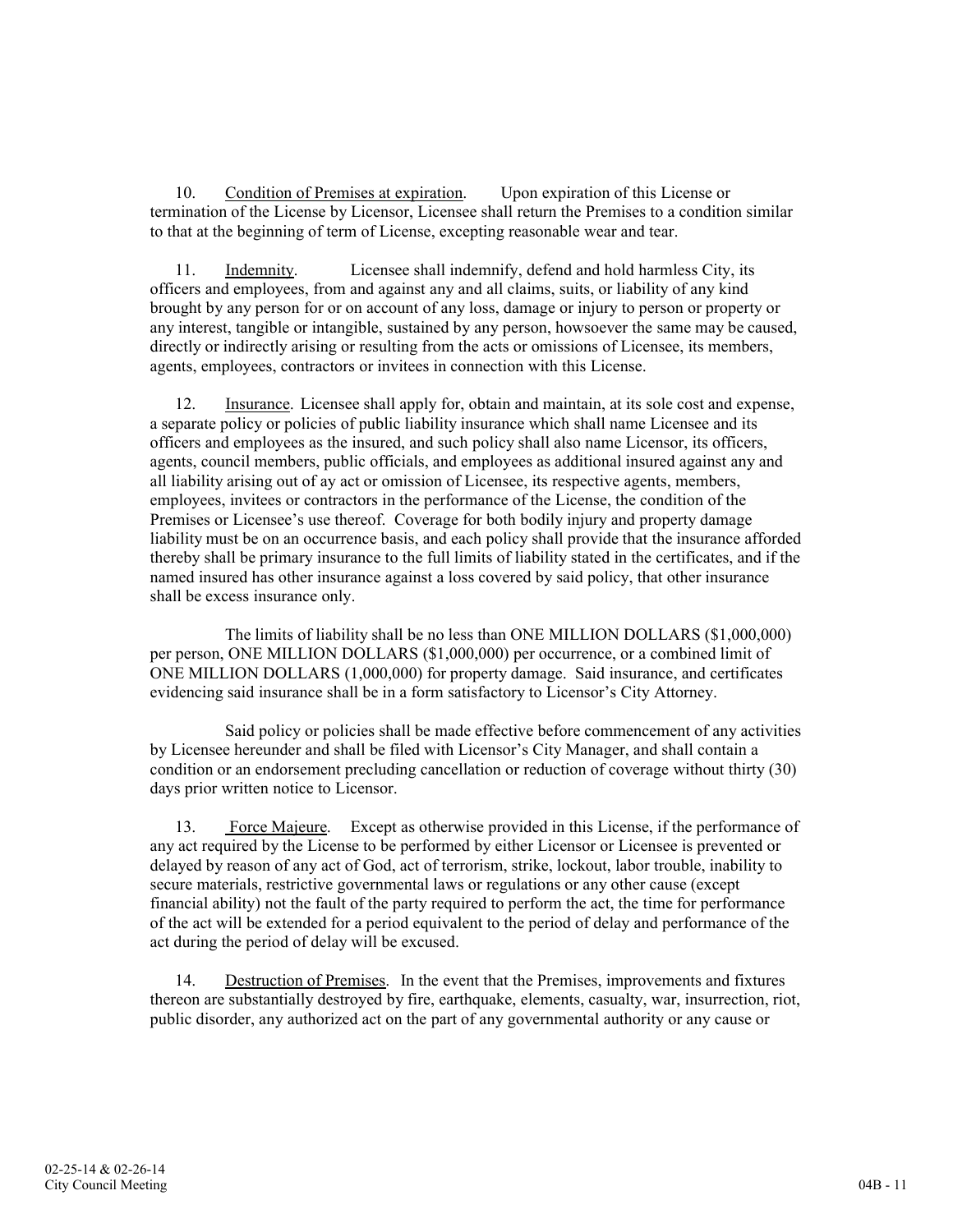happening, to the extent that the same cannot be used by Licensee in Licensor's reasonable discretion, this License shall be terminated effective the date of destruction.

15. Waiver. The waiver by either party of any breach of any term, condition, or provision herein contained shall not be deemed to be a waiver of such term, condition, or provision, or any subsequent breach of the same, or any other term, condition, or provision herein contained.

16. Successors and Assigns. The terms, conditions, and provisions herein contained shall apply to and bind the heirs, successors, executors, administrators, and assigns all parties hereto. This License shall not be assigned without the written consent of Licensor and in the event of such assignment shall be void. Licensee may sublicense, rent or allow others to use the facility consistent with sections 3 and 5 of the License without prior written consent of Licensor.

17. Captions. The captions of this License are for convenience only and are not a part of this License and do not in any way limit or amplify the terms and provisions of this License.

18. Notice. Except as otherwise expressly provided by law and except where telephonic notice is expressly allowed under this License under Section 2, any and all notices or other communications required or permitted by this License shall be sent via facsimile, personal delivery, or USPS (return receipt or certified mail) to the parties at the following addresses:

> Licensor: Community Services Director City of Davis 23 Russell Boulevard Davis, CA 95616 Phone: (530) 757-5626 Fax: (530) 750-2742

Licensee: Davis Aquadarts Miriam Fisk, President PO Box 376 Davis CA 95617 Phone: 530-758-3278 Fax:

19. Costs and Attorney's Fees. If either party commences any legal action against the other party arising out of this License or the performance thereof, the prevailing party in such action may recover its reasonable litigation expenses, including but not limited to court costs, expert witness fees, discovery expenses and attorneys' fees.

20. Agreement Contains All Understandings. This document represents the entire and integrated agreement between Licensor and Licensee and supersedes all prior negotiations, representations or agreements, either written or oral. This document may be amended only by written instrument, signed by both Licensor and Licensee. All provisions of this License are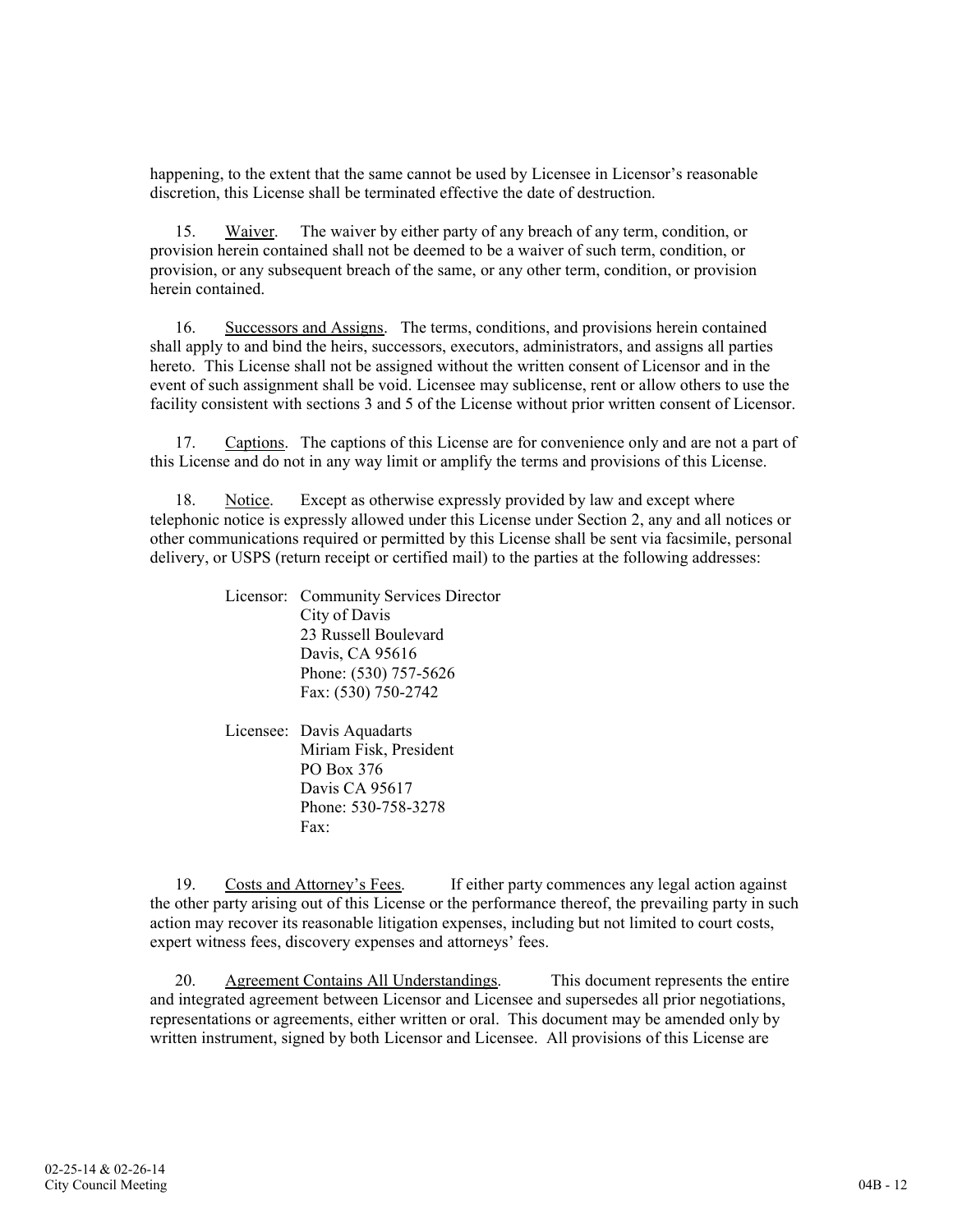expressly made conditions. The License shall be governed by and construed under the laws of the State of California as having been drafted by both parties.

IN WITNESS WHEREOF, the parties hereto have executed the License on the day and year first above written.

> CITY OF DAVIS, a municipal corporation of the State of California.

 $\mathbf{By:}$ 

Steve Pinkerton, City Manager

# DAVIS AQUADARTS

 $\mathbf{By:}$ 

Miriam Fisk, President

APPROVED AS TO FORM:

Harriet Steiner, City Attorney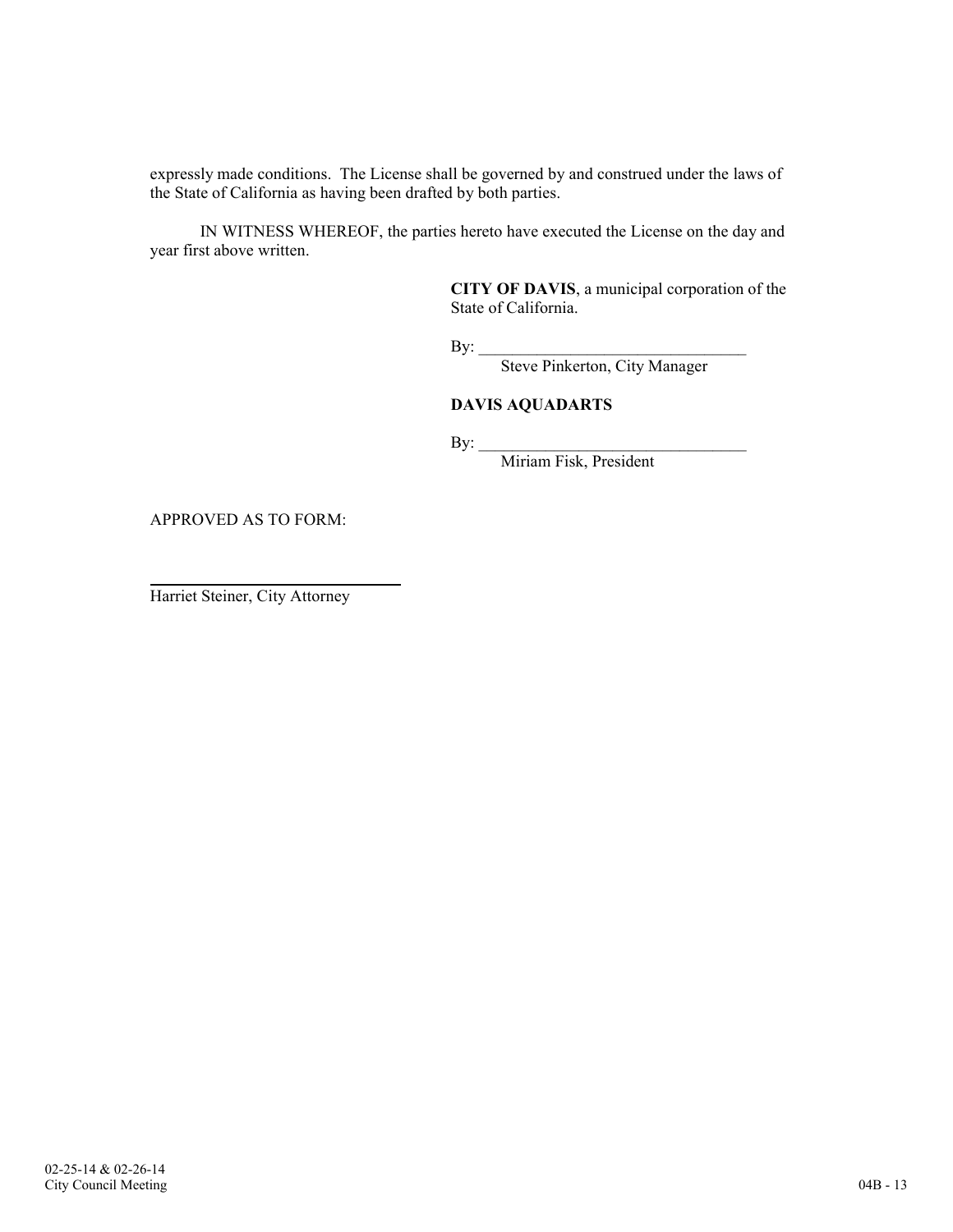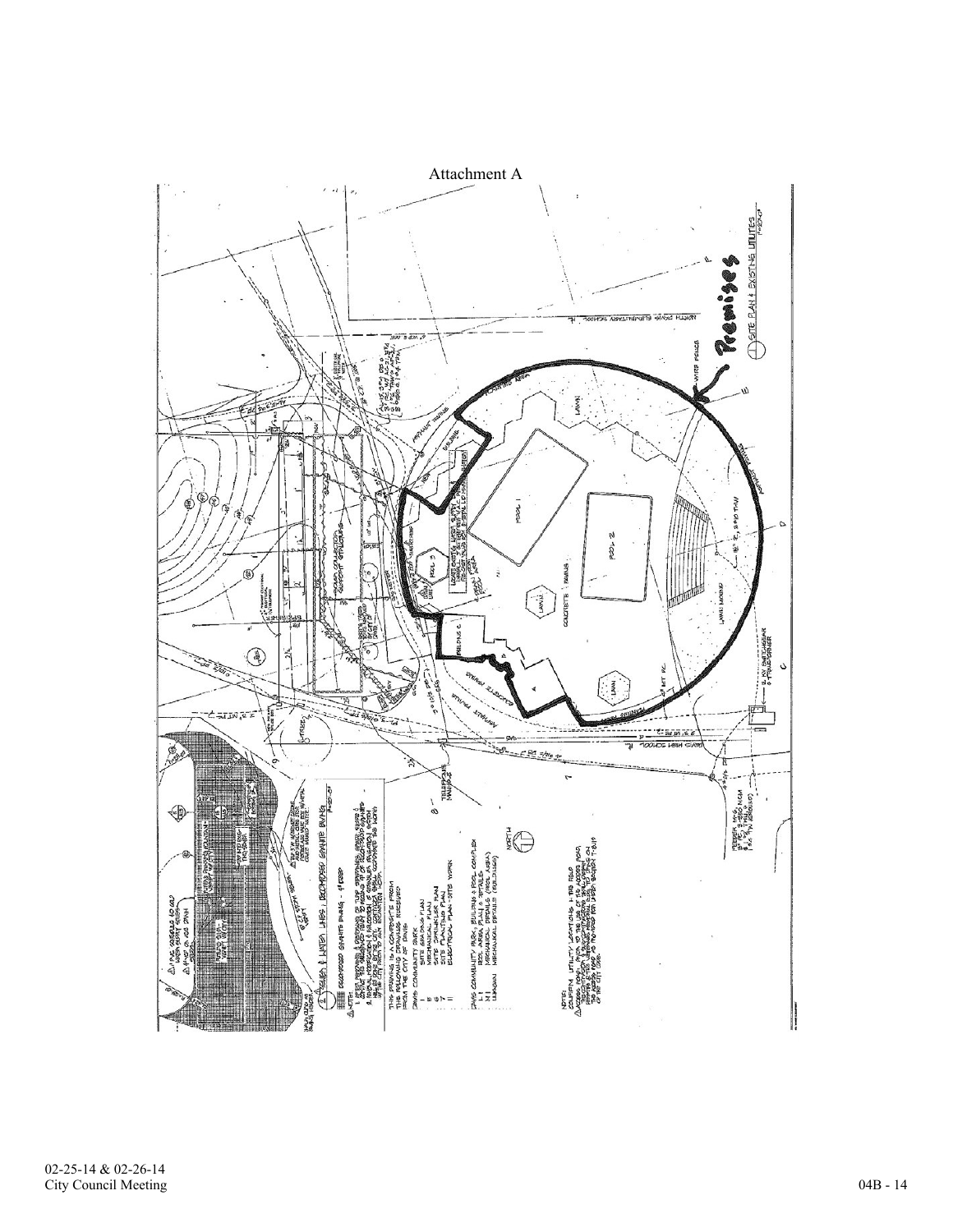

LIONAKIS-BEAUMONT D  $\frac{40}{7}$  $\frac{1}{\alpha}$  $\sqrt{2}$ DAVIS COMMUNITY PARK POOL & RESTROOM 3 PUBLIC FACILITIES

**SN GROUP** 

 $\hat{\boldsymbol{\epsilon}}$ 

 $\omega$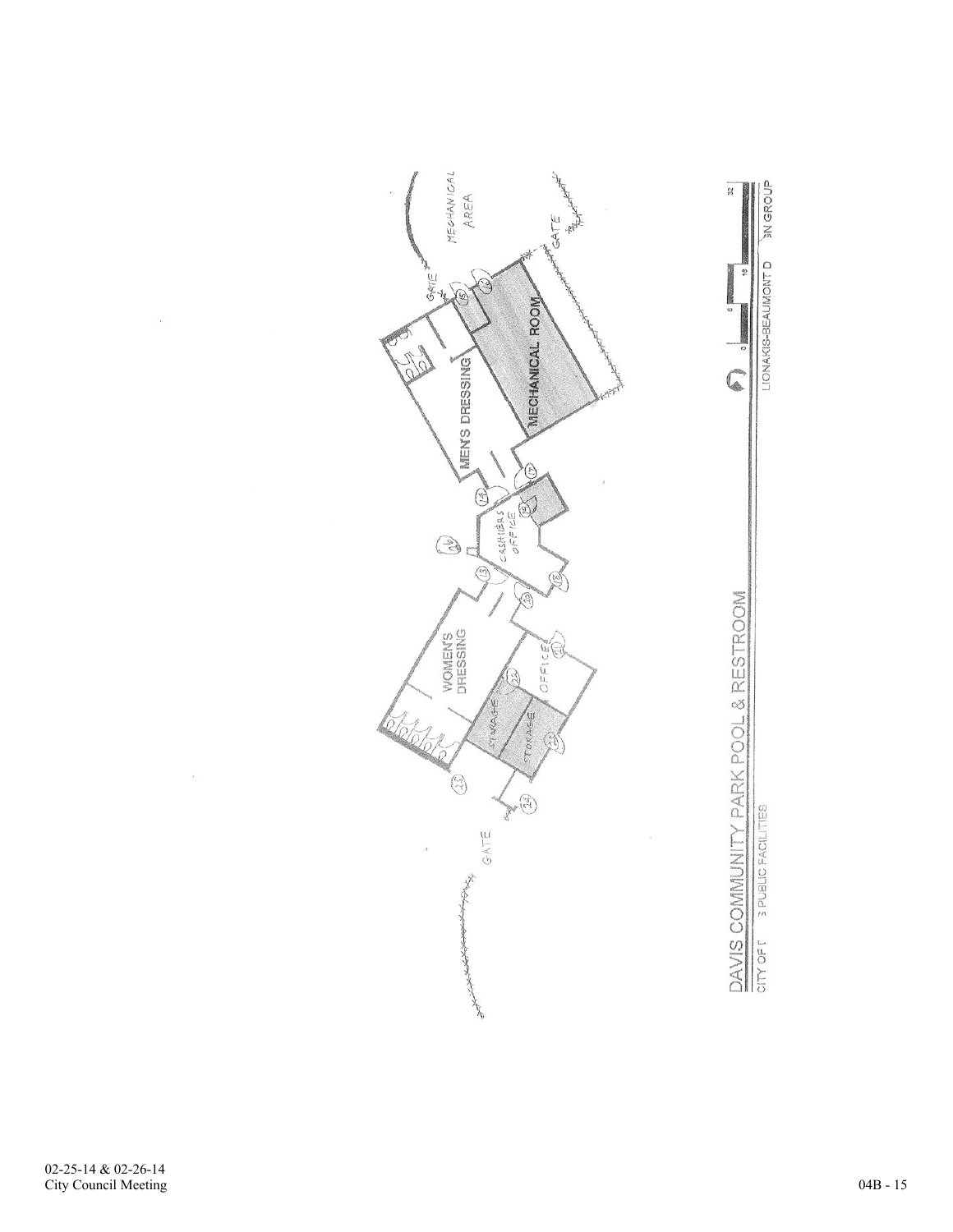# Attachment B City Equipment included in the License Agreement

Medical Equipment:

- Rescue tubes
- Backboards
- First Aid Supplies ice packs, sting relief, band aids, etc.
- AED & Battery
- % of replacement for Adult AED pads
- % of replacement for Pediatric AED pads

Pool Equipment:

- Lane Ropes
- Lane Rope Wrenches
- Lane Rope Reels
- Pool Covers
- Pool Cover Reels